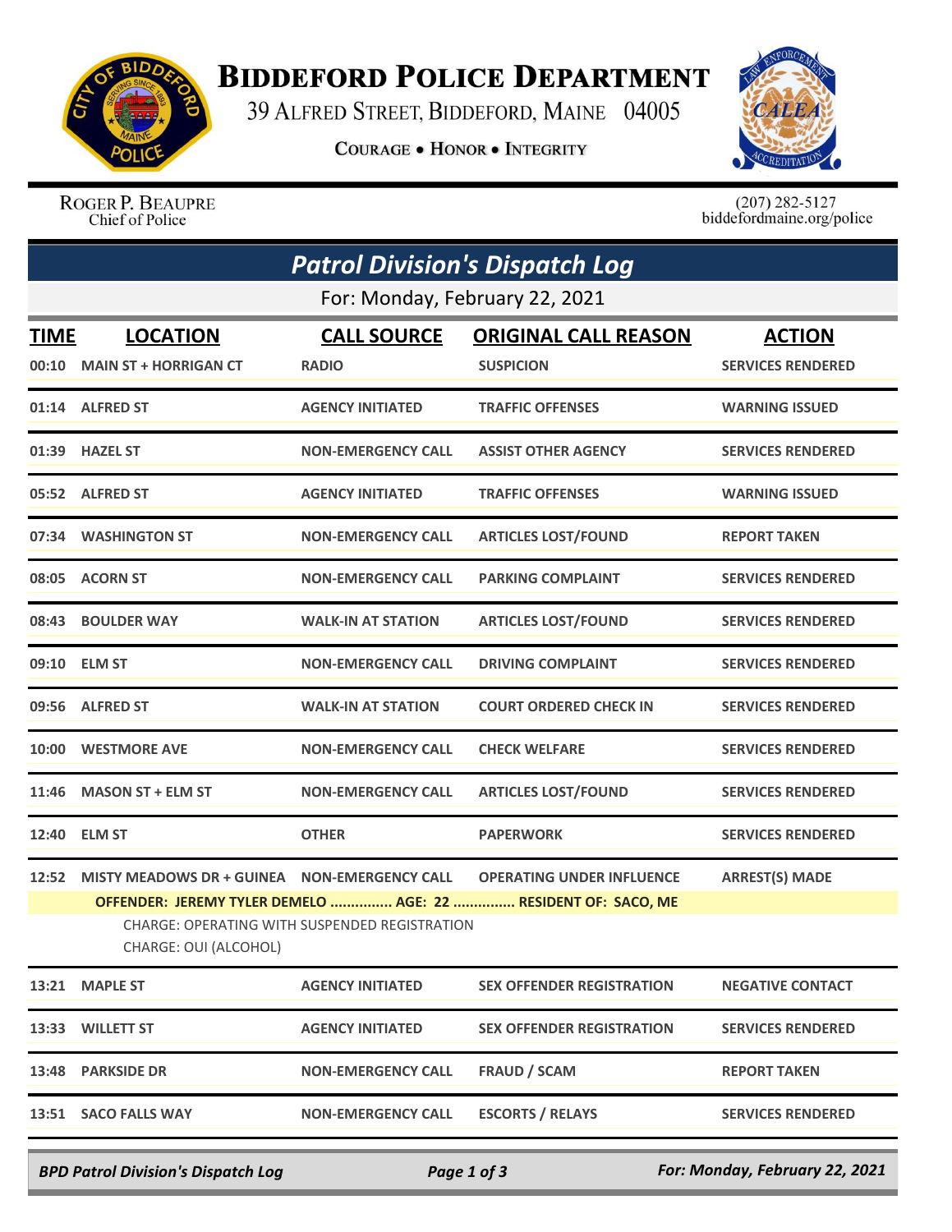| <b>TIME</b> | <b>LOCATION</b>                                  | <b>CALL SOURCE</b>                                             | <b>ORIGINAL CALL REASON</b>                                     | <b>ACTION</b>                |  |  |  |
|-------------|--------------------------------------------------|----------------------------------------------------------------|-----------------------------------------------------------------|------------------------------|--|--|--|
|             | 13:52 OAK ST                                     | <b>AGENCY INITIATED</b>                                        | <b>SEX OFFENDER REGISTRATION</b>                                | <b>NO VIOLATION</b>          |  |  |  |
|             | 14:03 ALFRED ST                                  | <b>NON-EMERGENCY CALL</b>                                      | <b>UNLOCKED DOORS - WINDOWS</b>                                 | <b>REFERRED OTHER AGENCY</b> |  |  |  |
| 14:12       | <b>HILLS BEACH RD</b>                            | <b>NON-EMERGENCY CALL</b>                                      | ATTEMPTED/THREATENED SUICIDE TRANSPORT TO HOSPITAL              |                              |  |  |  |
|             | 14:29 WHITEWATER DR                              | <b>AGENCY INITIATED</b>                                        | <b>SEX OFFENDER REGISTRATION</b>                                | <b>REPORT TAKEN</b>          |  |  |  |
| 15:06       | <b>SACO FALLS WAY</b>                            | <b>WALK-IN AT STATION</b>                                      | <b>FRAUD / SCAM</b>                                             | <b>REPORT TAKEN</b>          |  |  |  |
|             | 15:13 SACO FALLS WAY                             | <b>AGENCY INITIATED</b>                                        | <b>PRO-ACTIVE DV RESPONSE TEAM</b>                              | <b>SERVICES RENDERED</b>     |  |  |  |
| 15:29       | <b>POOL ST</b>                                   | <b>NON-EMERGENCY CALL</b>                                      | <b>ANIMAL COMPLAINT</b>                                         | <b>NEGATIVE CONTACT</b>      |  |  |  |
|             | 15:31 MAIN ST + WATER ST                         | <b>E-911 CALL</b>                                              | 911 MISUSE                                                      | <b>DISPATCH HANDLED</b>      |  |  |  |
| 15:33       | <b>POOL ST + MIDDLE ST</b>                       | <b>AGENCY INITIATED</b>                                        | <b>ANIMAL COMPLAINT</b>                                         | <b>NEGATIVE CONTACT</b>      |  |  |  |
| 15:35       | <b>LINDA AVE</b>                                 | <b>AGENCY INITIATED</b>                                        | <b>TRAFFIC OFFENSES</b>                                         | <b>VSAC ISSUED</b>           |  |  |  |
|             | 15:51 SOUTH ST + VILLAGE LN                      | <b>AGENCY INITIATED</b>                                        | <b>TRAFFIC OFFENSES</b>                                         | <b>WARNING ISSUED</b>        |  |  |  |
| 16:01       | <b>ALFRED ST</b>                                 | <b>AGENCY INITIATED</b>                                        | <b>TRAFFIC OFFENSES</b>                                         | <b>WARNING ISSUED</b>        |  |  |  |
| 16:13       | <b>WESTLAND AVE + WEST ST</b>                    | <b>AGENCY INITIATED</b>                                        | <b>TRAFFIC OFFENSES</b>                                         | <b>WARNING ISSUED</b>        |  |  |  |
|             | 16:19 POOL ST + FOSS ST                          | <b>AGENCY INITIATED</b>                                        | <b>TRAFFIC OFFENSES</b>                                         | <b>WARNING ISSUED</b>        |  |  |  |
|             | 17:16 ALFRED ST                                  | <b>NON-EMERGENCY CALL</b>                                      | <b>RECOVERED STOLEN PROPERTY</b>                                | <b>SERVICES RENDERED</b>     |  |  |  |
|             | 17:21 ELM ST                                     | <b>NON-EMERGENCY CALL</b>                                      | <b>SHOPLIFTING</b>                                              | <b>SUMMONS ISSUED</b>        |  |  |  |
|             |                                                  | CHARGE: THEFT BY UNAUTHORIZED TAKING OR TRANSFER - SHOPLIFTING | OFFENDER: SARA C DYMOND  AGE: 42  RESIDENT OF: WESTBROOK, ME    |                              |  |  |  |
|             | 17:32 SPRUCE ST                                  | <b>E-911 CALL</b>                                              | 911 MISUSE                                                      | <b>DISPATCH HANDLED</b>      |  |  |  |
|             | 17:54 ALFRED ST                                  | <b>E-911 CALL</b>                                              | 911 MISUSE                                                      | <b>NEGATIVE CONTACT</b>      |  |  |  |
|             | 18:23 CLIFFORD ST                                | <b>AGENCY INITIATED</b>                                        | <b>SUSPICION</b>                                                | <b>SERVICES RENDERED</b>     |  |  |  |
|             | <b>18:25 PRECOURT ST</b>                         | <b>NON-EMERGENCY CALL</b>                                      | <b>SUSPICION</b>                                                | <b>UNFOUNDED</b>             |  |  |  |
|             | 18:38 ALFRED ST                                  | <b>AGENCY INITIATED</b>                                        | <b>PARKING COMPLAINT</b>                                        | <b>SERVICES RENDERED</b>     |  |  |  |
| 18:46       | <b>MIDDLE ST</b>                                 | <b>E-911 CALL</b>                                              | <b>DOMESTIC COMPLAINTS</b>                                      | <b>REPORT TAKEN</b>          |  |  |  |
| 18:54       | <b>ELM ST</b>                                    | <b>NON-EMERGENCY CALL</b>                                      | <b>SHOPLIFTING</b>                                              | <b>SUMMONS ISSUED</b>        |  |  |  |
|             |                                                  |                                                                | OFFENDER: SAMANTHA MARIE BRYANT  AGE: 35  RESIDENT OF: SACO, ME |                              |  |  |  |
|             | CHARGE: THEFT BY UNAUTHORIZED TAKING OR TRANSFER |                                                                |                                                                 |                              |  |  |  |

*BPD Patrol Division's Dispatch Log Page 2 of 3 For: Monday, February 22, 2021*